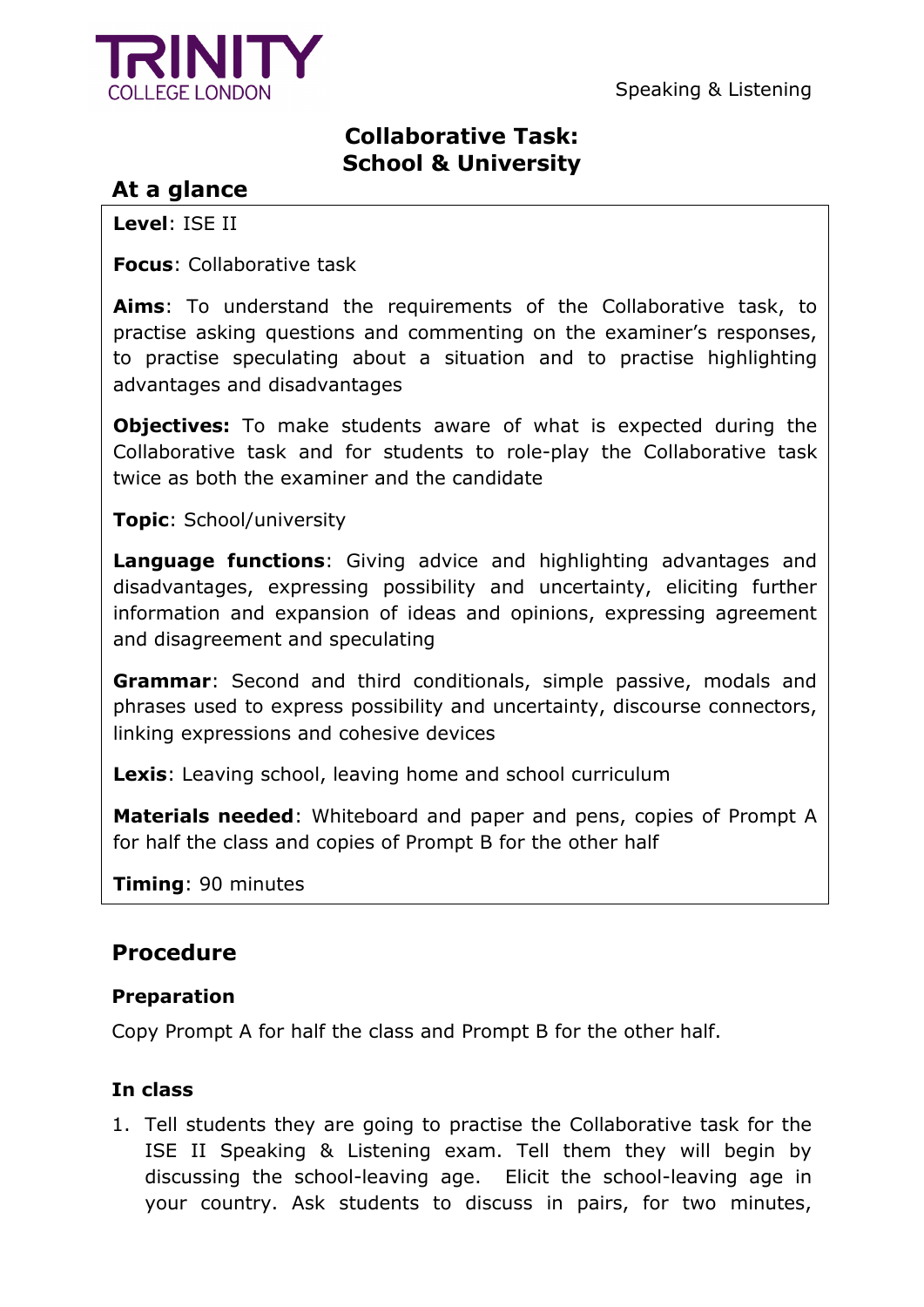

whether they think it is the right age. Ask a few students to share their opinions with the class.

- 2. Remind the students that in the Collaborative task of the ISE II Speaking & Listening exam, the examiner will provide a prompt and the candidate must ask questions to find out more information and comment on the examiner's responses.
- 3. Dictate the following prompt to the students:

In England, you have to stay in some form of education or training *until you turn 18. I wonder if this is the right age.* 

- 4. Tell students that they should begin the Collaborative task by asking a question. Ask each student to write a question they could ask the examiner following this prompt. Once they have done this, ask each student to compare what they have written with a partner. Elicit some examples from the class and write them on the board. Some appropriate questions are:
	- *Do you think this is too old or too young?*
	- *Why aren't you sure if it is the right age?*
	- *What do you think is the right age?*
- 5. Dictate the examiner's response for students to write down:

*I think that some people are ready to leave school when they are younger. For example, my niece is 16 and she wants to leave school to start working in the family business.*

- 6. In pairs, give students 15 minutes to list the possible advantages and disadvantages of this decision.
- 7. Draw two columns on the board; one for advantages and one for disadvantages.

| Advantages | Disadvantages |
|------------|---------------|
|            |               |
|            |               |
|            |               |
|            |               |
|            |               |

Ask each pair to give you one suggestion for each column, and write them on the board. Some example ideas are: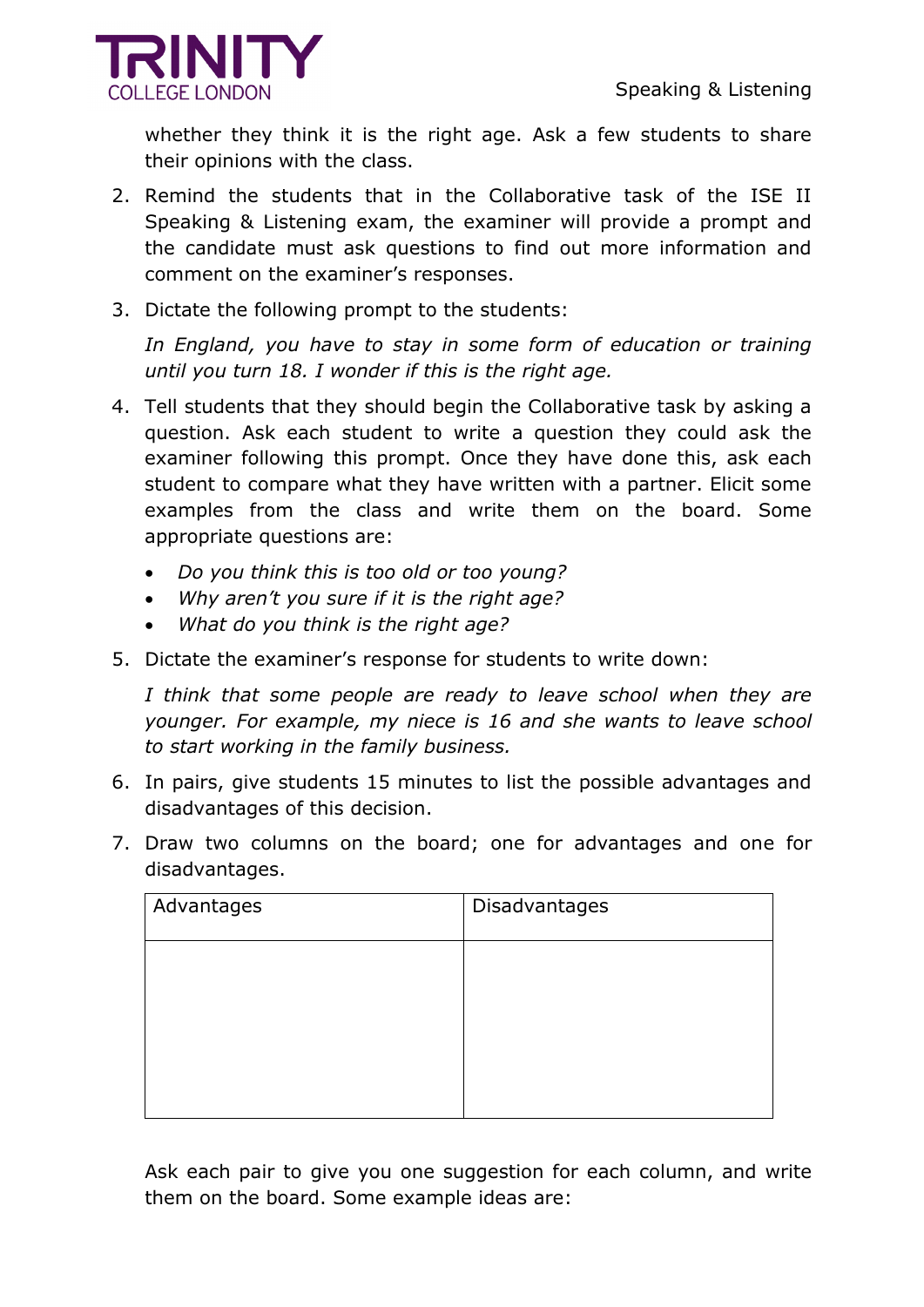

*Advantages: She will get real work experience She will gain practical skills She will start to earn money*

*Disadvantages She won't have any qualifications Her knowledge will be specific to one area If she is working in the family business, she might miss out on the social life that school/ university offers*

- 8. Tell the students that they are going to perform the Collaborative task in pairs. One is the examiner and the other is the candidate. Remind them that the candidate should try to find out the examiner's opinions, **not just state their own**. Give students four minutes to perform the task. Then, change the partners so that each examiner has a new candidate. Ask the students to swap roles and then repeat the task.
- 9. Give feedback on students' performance. Comment on things they did well, as well as what they could improve. Focus on patterns of interaction rather than grammatical accuracy.
- 10.Split the class in half. Give out prompt A to half of the class, and prompt B to the other half (see below for prompts and example answers). Give students 15 minutes to write down the answers to the questions relating to their prompt in pairs.
- 11.The students with prompt A find a partner with prompt B. A is the examiner, B is the candidate. Student A reads out their prompt, but does not show student B their notes. Give them four minutes to roleplay the task.
- 12.Repeat, with student B as the examiner using their own prompt.
- 13.Give feedback on students' performance. Comment on things they did well, as well as what they could improve. Again, focus on patterns of interaction rather than grammatical accuracy. If students were struggling for ideas, go over the example answers below and ask students to perform the tasks again with a new partner.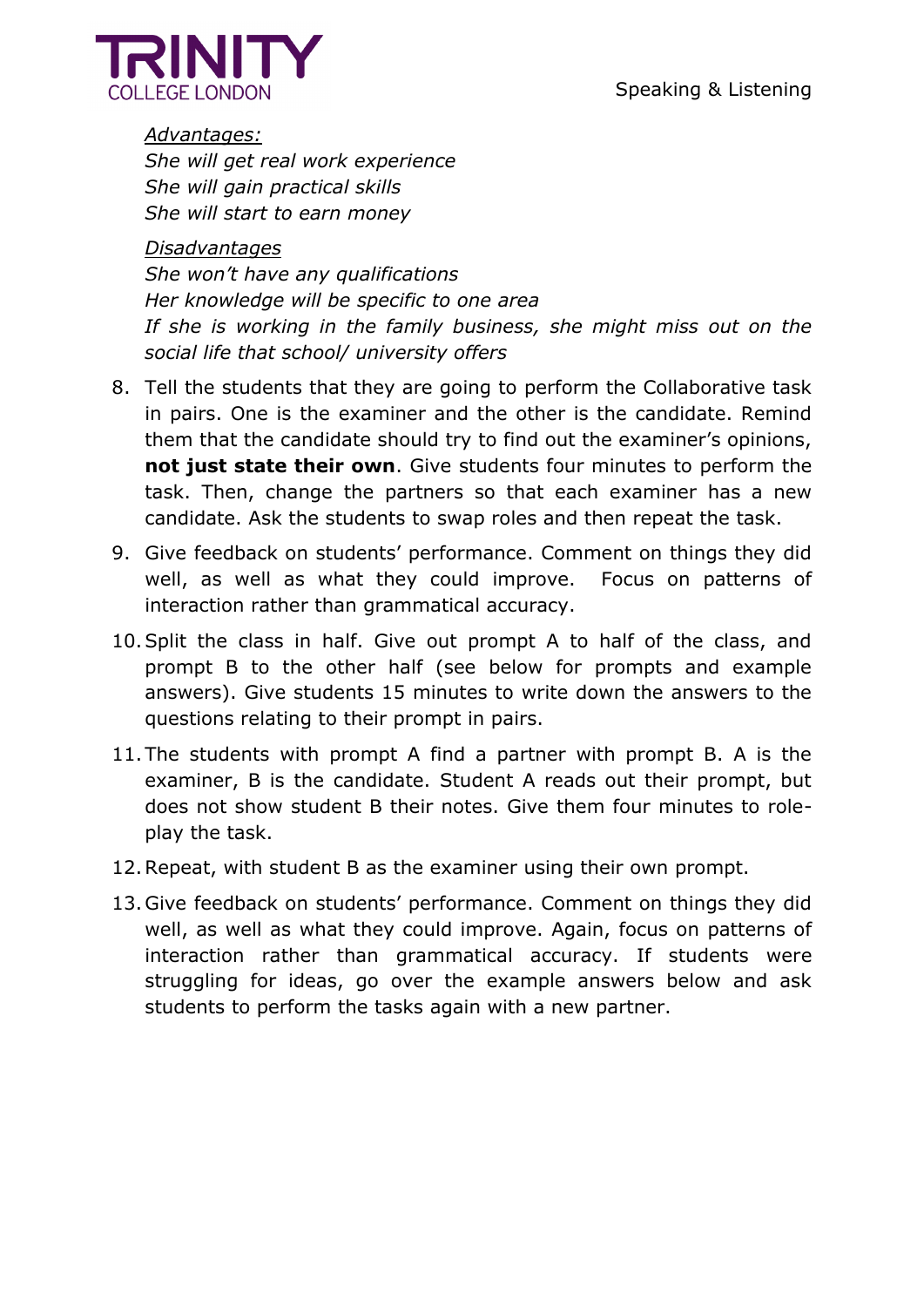

#### **Extension activity**

Students that complete stage 5 or 10 more quickly can be encouraged to think about other questions that the candidate might ask and responses that the examiner might give related to the prompt. You can ask the students to share these with the class at the end of the lesson.

#### **Further support activity**

Students that struggle with role-playing the tasks can be asked to script them first.

#### **After class**

For homework, students can choose one of the three tasks and write a script for the "ideal" collaborative task.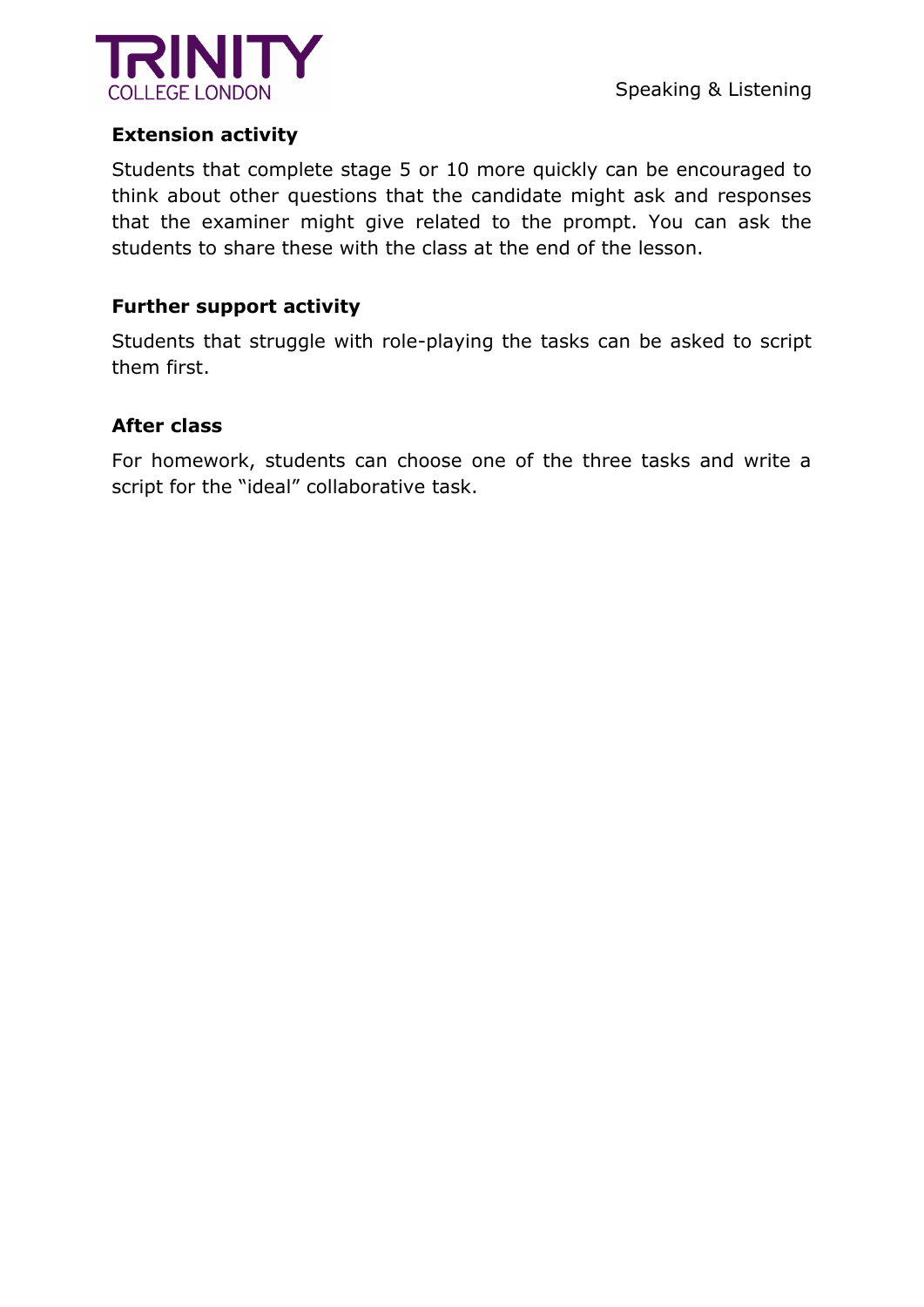

### **Prompt A**

In some countries, Survival Skills are a mandatory part of the curriculum. I'm not sure if this is a good use of students' time.

What might Survival Skills include?

What are the advantages?

What are the disadvantages?

#### **Prompt B**

My cousin has just started university, and has been offered a free course on how to live independently. I think he should take it, but he isn't interested.

What might the course cover?

Why should he take it?

Why might he not be interested?